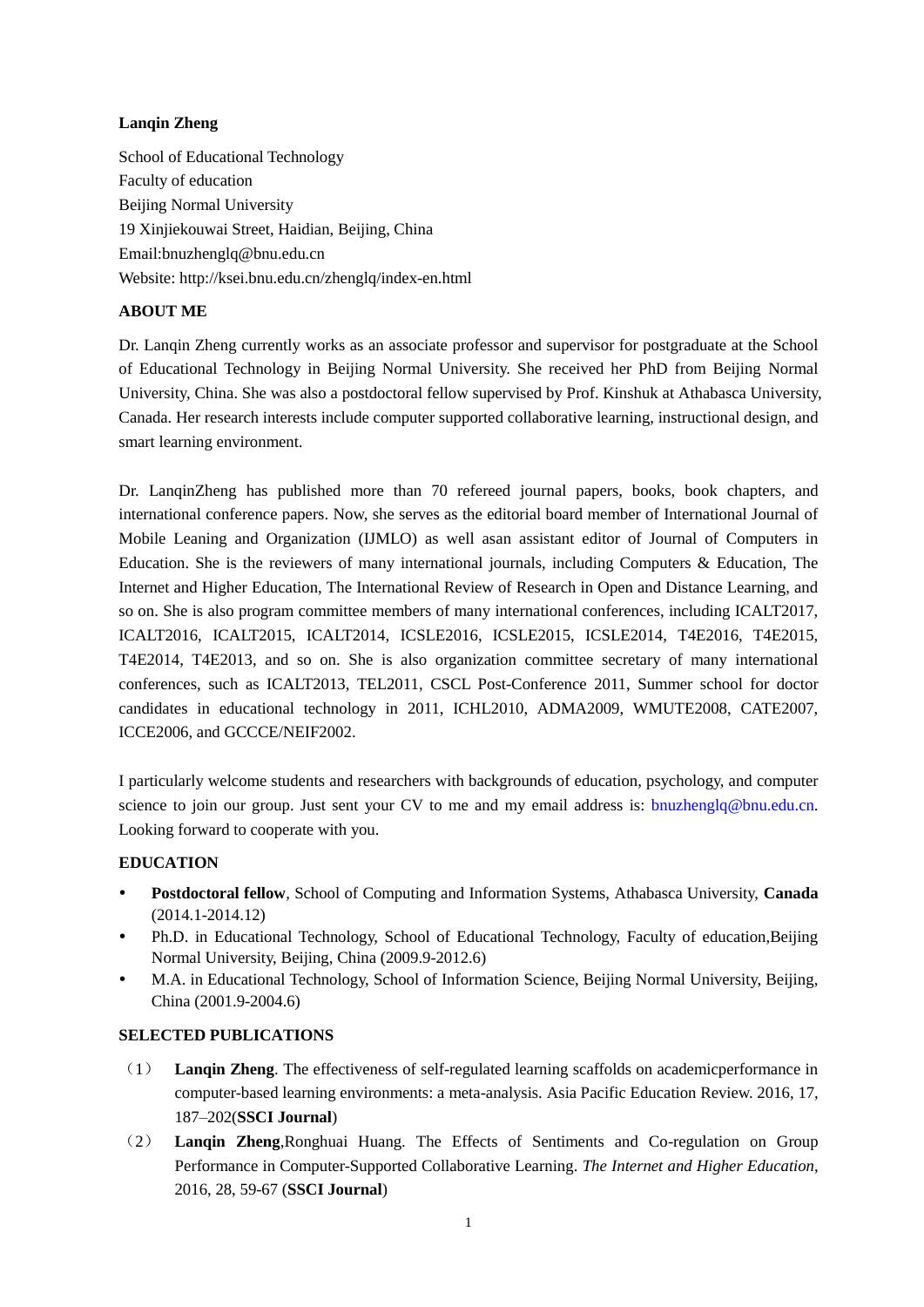- (3) **Lanqin Zheng**,Ronghuai Huang, Gwo-Jen Hwang and Kaicheng Yang. Measuring Knowledge Elaboration based on a Computer-assistedKnowledge Map Analytical Approach to Collaborative Learning. *Educational Technology & Society,* 2015, 18(1), 321-336.(**SSCI Journal**)
- (4) **Lanqin Zheng**, Ronghuai Huang and Junhui Yu. Identifying Computer-Supported Collaborative Learning (CSCL) Research in Selected Journals Published from 2003 to 2012: A Content Analysis of Research Topics and Issues. *Educational Technology & Society*,2014, 17(4),335-351.(**SSCI Journal**)
- (5) **Lanqin Zheng**, Kaicheng Yang and Ronghuai Huang. Analyzing Interactions by an IIS-map-based Method in Face-to-Face Collaborative Learning: An Empirical Study.*Educational Technology & Society*, 2012, 15 (3), 116-132.(SSCI Journal)
- (6) **Lanqin Zheng**, Junhui Yu. Exploring the Behavioral Patterns of Co-Regulation in Computer-Supported Collaborative Learning. *Smart Learning Environment*, 2016, 3:1. DOI: 10.1186/s40561-016-0024-4 (Springer Journal)
- (7) **Lanqin Zheng,**Nian-shing Chen, Xin Li, and Ronghuai Huang. The impact of a two-round, mobile peer assessment on learning achievements, critical thinking skills, and meta-cognitive awareness. Int. J. Mobile Learning and Organisation, Vol. 10, No. 4, 2016. (Scopus journal)
- (8) **Lanqin Zheng**, A systematic literature review of Design-based Research from 2004 to 2013. *Journal of Computers in Education*. 2015, 2 (4), 399-420.(Springer Journal)
- (9) **Lanqin Zheng**,Junfeng Yang, Wei Cheng, Ronghuai Huang. Emerging Approaches for Supporting Easy, Engaged and Effective Collaborative Learning.*Journal of King Saud University - Computer and Information Sciences*, 2014, 26(1), 11-16. (Elsevier Journal)
- (10) **Lanqin Zheng,** Nian-shing Chen, Ronghuai Huang and Kaicheng Yang. A novel approach to assess collaborative learningprocesses and group performance throughthe knowledgeconvergence. *Journal of Computers in Education*, November 2014, 1(2-3), 167-185. (Springer Journal)
- (11) **Lanqin Zheng**,Xin Li. The Effects of Motivation, Academic Emotions, and Self-regulated Learning Strategies on Academic Achievements in Technology-enhanced Learning Environment. Proceedings of the 16th International Conference on Advanced Learning Technologies (ICALT2015)
- (12) **LanqinZheng**, The Impact of Cross-age Peer Tutors on Knowledge Elaboration, Knowledge Convergence, and Group Performance in Computer Supported Collaborative Learning. *Proceedings of the 15th International Conference on Advanced Learning Technologies* (ICALT2015)
- (13) **LanqinZheng**, Junhui Yu. The Empirical Study on Self-regulation, Co-regulation, and Socially Shared Regulation in Computer-supported Collaborative Learning. *Proceedings of the 15th International Conference on Advanced Learning Technologies* (ICALT2015)
- (14) **Lanqin Zheng**, The Impact of Assigned Roles and Cross-age Peer Tutors on Knowledge Elaboration, Knowledge Convergence, and Group Performance in Synchronous Online Learning Environment. Proceedings of theInternational Conference on Smart Learning Environment (ICSLE2015)
- (15) **Lanqin Zheng**, Reflection on Design-based Research: Challenges and Future Direction. Proceedings of theInternational Conference on Smart Learning Environment (ICSLE2015)
- (16) **Lanqin Zheng**, Ronghuai Huang and Junhui Yu.The impact of different roles on motivation, group cohesion, and learning performance in computer-supported collaborative learning (CSCL). *Proceedings of the 14th International Conference on Advanced Learning Technologies* (ICALT2014)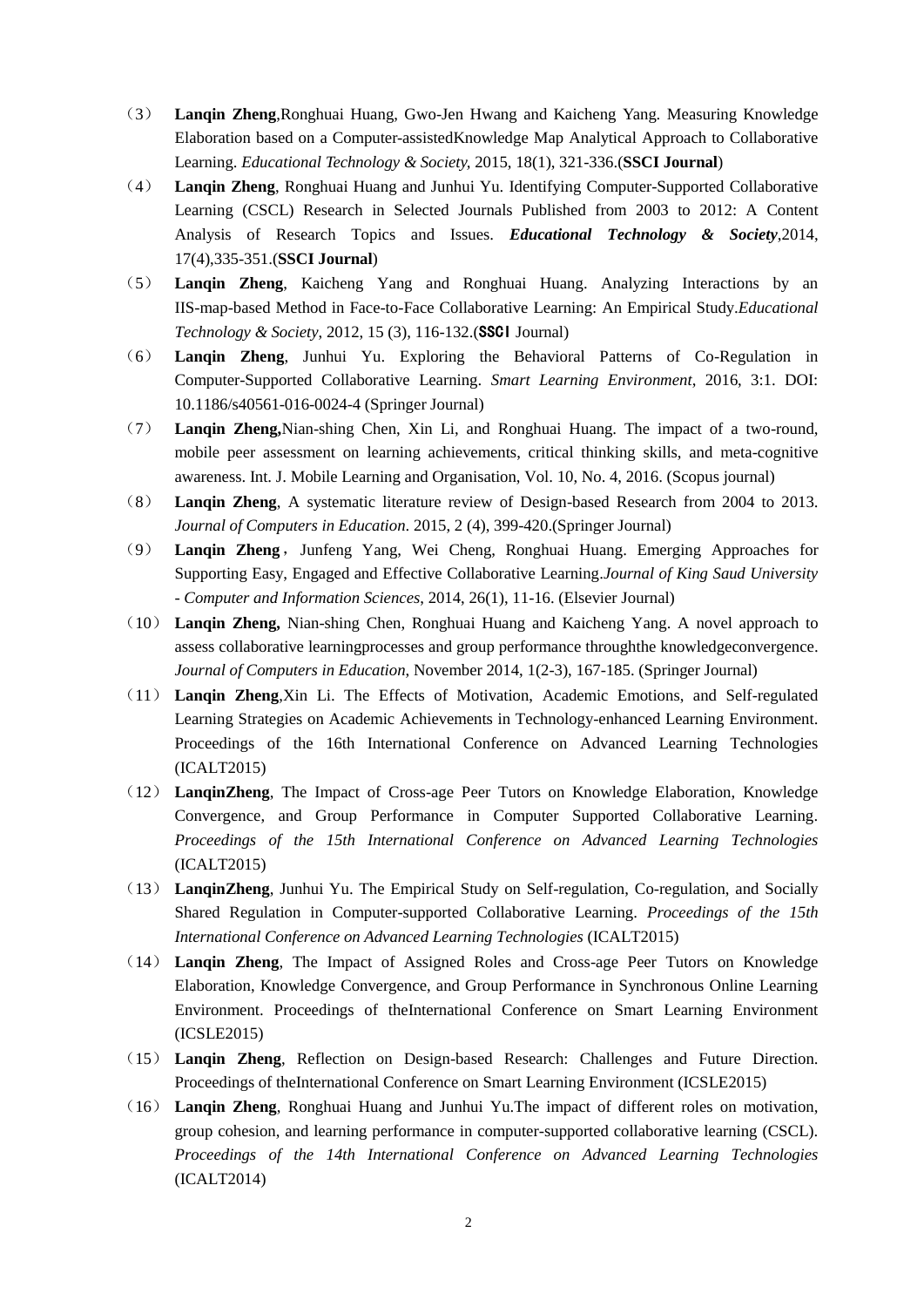- (17) **Lanqin Zheng**, Moushir M. El-Bishouty, Colin Pinnell, Jason Bell,Vive Kumar, Kinshuk. A Framework to Automatically Analyze Regulation. Proceedings of theInternational Conference on Smart Learning Environment (ICSLE2014)
- (18) **Lanqin Zheng**, Vive Kumar, Kinshuk,The role of Co-regulation in synchronous online learning environment. Proceedings of T4E 2014(EI Indexed, Accession number:20151300676276)
- (19) **Lanqin Zheng**, Junhui Yu, and Ronghuai Huang. Evaluation of the Effectiveness of e-Training: A Case Study on In-Service Teachers' Training. *Proceedings of the 13th International Conference on Advanced Learning Technologies* (ICALT2013)
- (20) **Lanqin Zheng**, Jingjing Wang, Research on Large Class Teaching Strategies in ICT Course for Higher EducationalInstitutions --A case of the course of Multimedia Technology and Webpage Making. Proceedings of the 14th International Conference on Computers in Education(ICCE2006)
- (21) Panpan Cui,**Lanqin Zheng**, Xin LI. A Co-citation Network Analysis of Computer-Supported Collaborative Learning from 2006 to 2016. Proceedings of the 17th International Conference on Advanced Learning Technologies (ICALT2017)
- (22) Steven Harris, **Lanqin Zheng**, Vive Kumar, Kinshuk,Multi-Dimensional Sentiment Classification in Online Learning Environment.Proceedings of T4E 2014(EI Indexed, Accession number:20151300676625)
- (23) Huang RH, **Lanqin Zheng**. A Case Study on Hand-Held Devices to Improve Instructional Quality in Blended Learning Context.Proceedings of the IASTED International Conference on Technology for Education and Learning, TEL 2011, 58-62, 2011(EI Indexed,Accession number:20120714761839)
- (24) Ronghuai Huang, **Lanqin Zheng.** [An Empirical Study on Blended Learning in the Introduction to](http://ksei.bnu.edu.cn:82/paper/loadPaper.do?id=334)  [Educational Technology Course.](http://ksei.bnu.edu.cn:82/paper/loadPaper.do?id=334) The Proceedings of the International Conference on Hybrid Learning 2009 (EI Indexed, Accession number: 20101912924243)
- (25) Ding Ma, Lanqin Zheng, Research into the Status Quo of Learning Strategies of College Students [and Blended Learning Strategy.](http://ksei.bnu.edu.cn:82/paper/loadPaper.do?id=335) The Proceedings of the International Conference on Hybrid Learning 2009 (EI Indexed, Accession number: 20101912924248)
- (26) RonghuaiHuang, JinbaoZhang, **Lanqin Zheng**, Zeng Haijun, Wang Ying. Innovative Teachers Achieve Better IT Integration in Teaching. In Approach of ICT in Education for Rural Development: Good Practices from Developing Countries, 2015, SAGE Publications India.
- (27) Ronghuai Huang, Junfeng Yang, and **Lanqin Zheng.** The Components and Functions ofSmart Learning Environments for Easy, Engaged and Effective Learning.*International Journal for Educational Media and Technology*, 2013, 7(1), 4-11.
- (28) Tairab, Adam, Huang, Ronghuai, Chang, Ting-Wen, **Zheng, Lanqin**. A Framework to Promote ICT in K-12 Education in Developing Countries: A Case Study in Sudan. The 9th International Conference on Blended Learning (ICBL2016). (EI Indexed, Accession number: 20162902597041)
- (29) **Lanqin Zheng**, Xin Li. The Development of Adaptive Regulated Learning: Models, Tools, and Strategies. Modern distance education research, No.2, 2017. (CSSCI Journal)
- (30) **Lanqin Zheng**, Xin Li, Ronghuai Huang, and Fengying Chen. The Study on the Focus and Means of Peer Assisted Learning in Learning Cyberspace. China Educational Technology, No.3, 2017. (CSSCI Journal)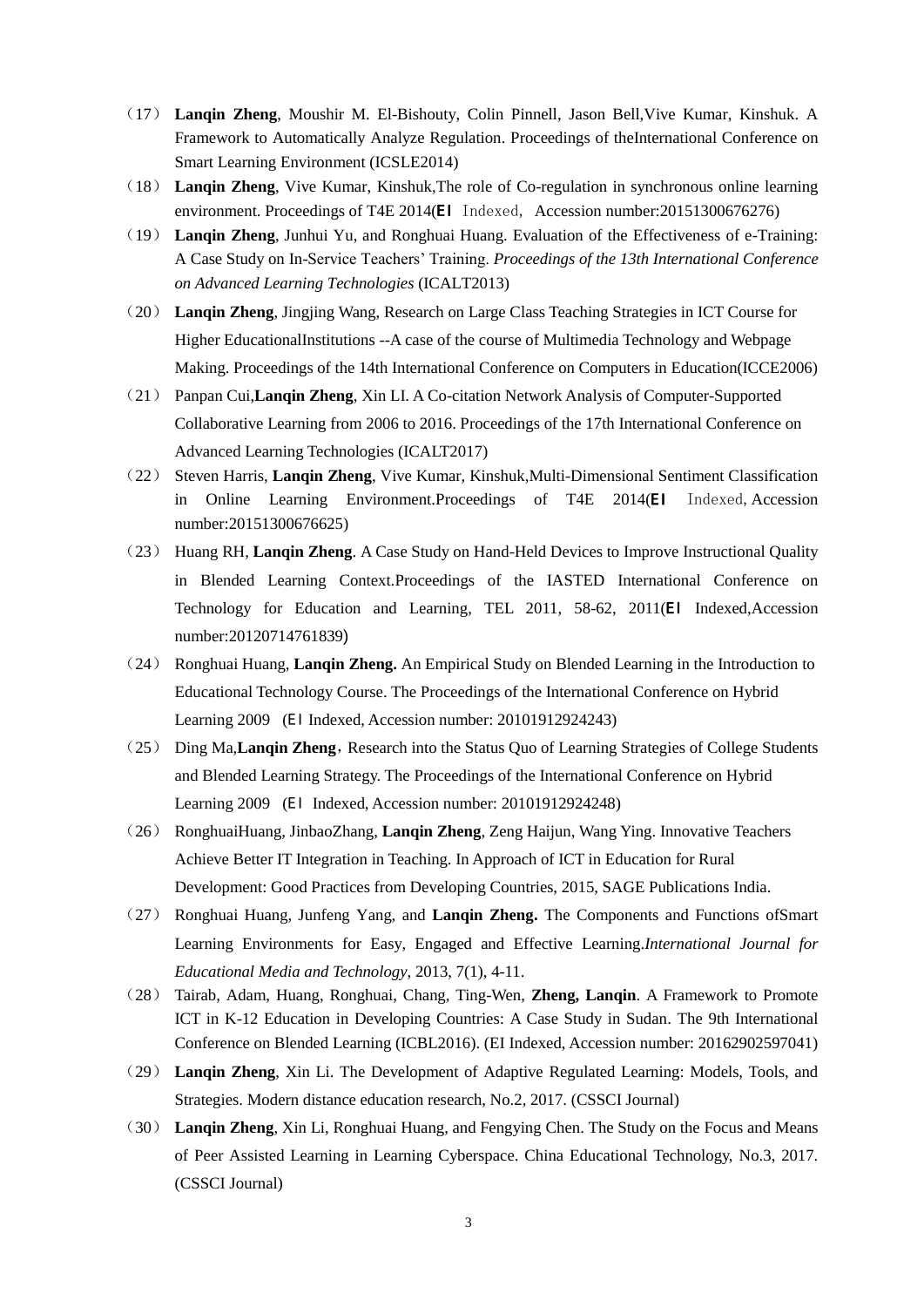- (31) **Lanqin Zheng**, Xin Li, Fengying Chen. An Empirical Study on How to Improve Self-regulated Learning Abilities of College Students in the Smart Learning Environment. Distance and Education in China. No.12, 2016.
- (32) **Lanqin Zheng**. A Case Study on the Consistence between Instructional Design and Implementation of Teaching, *Modern distance education research*, No.3,2015. ( CSSCI Journal)
- (33) **Lanqin Zheng,** Kaicheng Yang. Why We Should Research on the Consistency rather than the Effectiveness, *China Educational Technology*, No.9, 2014. ( CSSCI Journal)
- (34) **Lanqin Zheng**, Miao Liang. An Empirical Research on Teachers' Guidance on Group Performance in Collaborative Learning, *Educational technology Research*, No.8, 2014. ( CSSCI Journal)
- (35) **Lanqin Zheng**, Kaicheng Yang, and Ronghuai Huang. The Empirical Study on Interaction Analysis Method in Collaborative Learning, *China Educational Technology*, No.11, 2013. ( CSSCI Journal)
- (36) **Lanqin Zheng**. The Research on the Temporal and Spatial Characteristics of Collaborative Learning System. *Journal* of *Distance education*, No.5, 2013. ( CSSCI Journal)
- (37) **Lanqin Zheng**. The Reflection on the Interaction Analysis Methods in Collaborative Learning. *Modern distance education research*, No.5,2013. ( CSSCI Journal)
- (38) **Lanqin Zheng**, Kaicheng Yang. Does collaborative learning have stages? *Open education research*, No.5, 2011. ( CSSCI Journal)
- (39) **Lanqin Zheng**. Literature review of collaborative learning interaction analysis methods. *Journal* of *Distance education*, No.6, 2010. ( CSSCI Journal)
- (40) **Lanqin Zheng**, Kaicheng Yang, and Ronghuai Huang. Research of collaborative learning interaction analysis methods based on information flows. *China Educational Technology*, No.5, 2010. ( CSSCI Journal)
- (41) **Lanqin Zheng**, Jinbao Zhang. Application research of class interactive teaching platform MouseMischief based on Multipoint technology. China Educational Technology, *China Educational Technology*, No.10, 2009. ( CSSCI Journal)
- (42) **Lanqin Zheng**. Improve learning by using technologies——literature review of ICCE2006. *China Educational Technology*, No.3,2007. (CSSCI Journal)
- (43) **Lanqin Zheng**, Ronghuai Huang. Research about Tacit knowledge measurement tools related to students' personal development. *Open education research*, Vol.11, No.3, 2005.
- (44) **Lanqin Zheng**. Case analysis of research learning in online environment. *Educational Science Research,*No.3, 2005. ( CSSCI Journal)
- (45) Huang RH, **Zheng Lanqin**. The Learners Cognition and Credibility of Virtual Experiments. *Open education research*, No.6,2012. ( CSSCI Journal)
- (46) Huang RH, **Zheng Lanqin**. The Quality Framework for Open Learning fromthe Perspective of Technology Enhanced Learning. *Modern distance education research*, No.6,2012. ( CSSCI Journal)
- (47) Guoqing Zhao, **Lanqin Zheng**. Repeated extraction is better than detailed study——Capik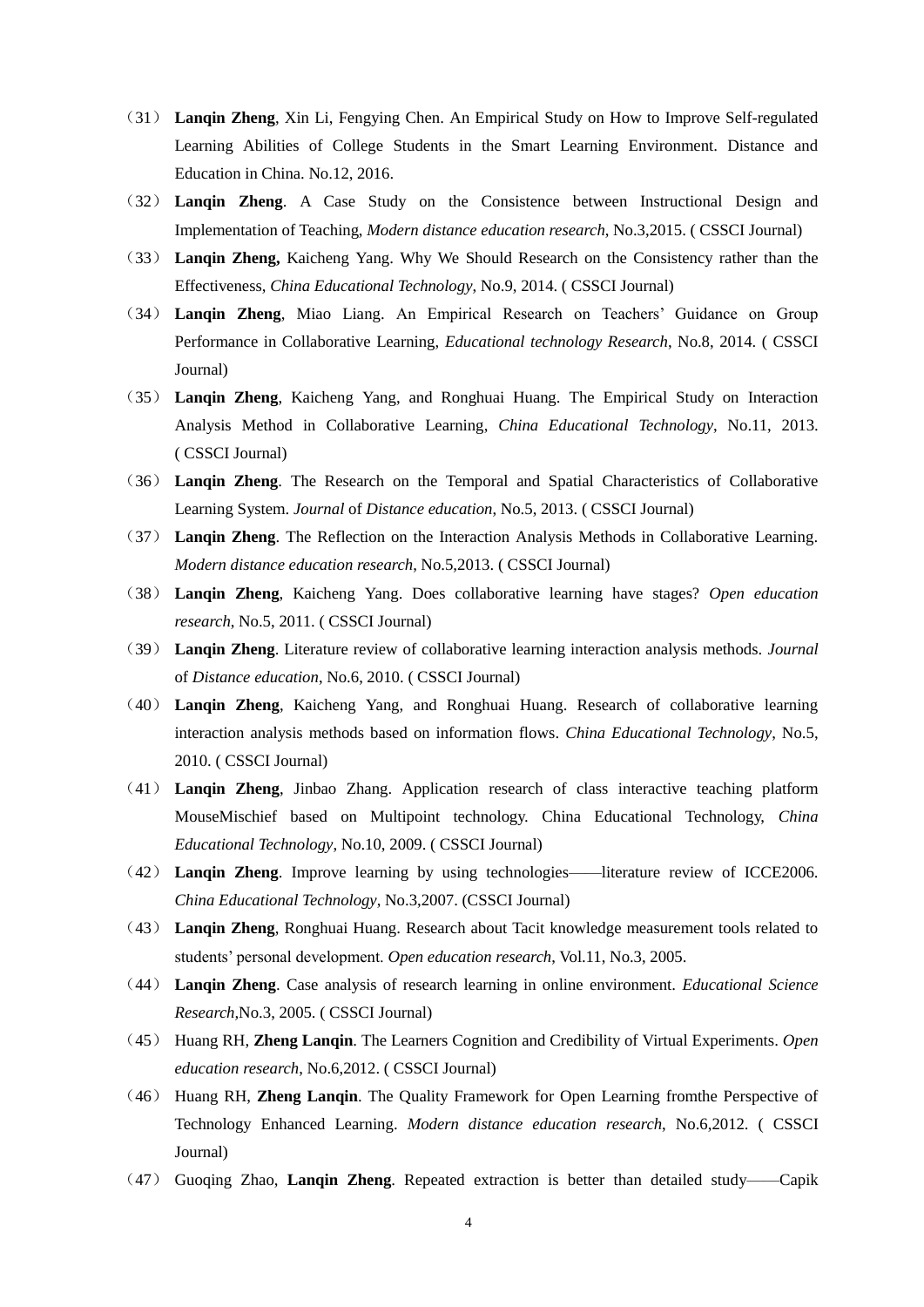memory research progress and Its Enlightenment to teaching. *China Educational Technology*, No.3,2012. ( CSSCI Journal)

- (48) Junhui Yu, **Lanqin Zheng** (Corresponding author).Empirical on the Assessment of Group Performance in Online Collaborative Learning——Based on the Information Flow Approach, Modern Educational Technology, (CSSCI), No. 12, 2015.
- (49) Miao Liang, **Lanqin Zheng** (Corresponding author).Research on the Relationships between Teachers' Guidance and Group Performance in Collaborative Learning from the Perspective of Information Flows, *Modern distance education research*, No.4,2014. ( CSSCI Journal)
- (50) Miao Liang, **Lanqin Zheng** (Corresponding author). Does collaborative learning need teacher's facilitation?——literature review of related researches. *Modern distance education research*, No.5, 2012. ( CSSCI Journal)
- (51) Miao Liang, **Lanqin Zheng**(Corresponding author). Awareness tools that support collaborative learning: Research status and summary. *Journal of Distance education*, No.4, 2012. ( CSSCI Journal)
- (52) ShuangTian,**Lanqin Zheng**, Kaicheng Yang, and Yi Xu. An Empirical Study on Consistency between Instructional Design and Its Implementation. Educational technology Research. No.3,2017. (CSSCI Journal)
- (53) Yan wang, **Lanqin Zheng**. Practice, reflection and communication: focus on international blended learning——review of the third international conference of blendedlearning. *Modern distance education Research*, No.5, 2010. ( CSSCI Journal)
- (54) Ding Ma, **Lanqin Zheng**. Research about college students' learning strategies and learning methods cultivation strategies. *China educational technology*, No.7, 2008. ( CSSCI Journal)
- (55) Ronghuai Huang, Lanqin Zheng. A tacit knowledge structure about "personal development". *Open education research*, No.2, 2005. ( CSSCI Journal)
- (56) Xin Jiang, **Lanqin Zheng**, Ronghuai Huang. Classification research about tacit knowledge. *Open education research*, No.1, 2005. ( CSSCI Journal)
- (57) Ronghuai Huang, **Lanqin Zheng**. Tacit knowledge and related researches. *Open education research*, Vol.10, No.6, P49-52, 2004. ( CSSCI Journal)
- (58) Ronghuai Huang, **Lanqin Zheng**. Interpretation of "multiple intelligence‖: review of multiple intelligence and three dimensional theory of intelligence. *China educational technology*, No.3, 2004. ( CSSCI Journal)
- (59) Ronghuai Huang, Lanfang Zeng, and **Lanqin Zheng**. Study on the transformation of our undergraduate teaching methods——Sampling and analysis based on national excellent courses. *Educational technology Research*, No.5, 2010. ( CSSCI Journal)
- (60) Ronghuai Huang, Ding Ma, and **Lanqin Zheng**, and Haisen Zhang. Course design theory based on blended learning. *Educational technology Research*, No.1, 2009. ( CSSCI Journal)
- (61) Huanglingzi Liu, Ronghuai Huang, and **Lanqin Zheng**. Motivation factors in collaborative learning. *Modern educational technology*, No.3, 2002. ( CSSCI Journal)
- (62) Jinbao Zhang, ZhenxiangJia, Dongliang Yin, and **Lanqin Zheng**. Shared groupware: Analyses of technological characteristics, application scenarios, develop strategies and prospect. *Open*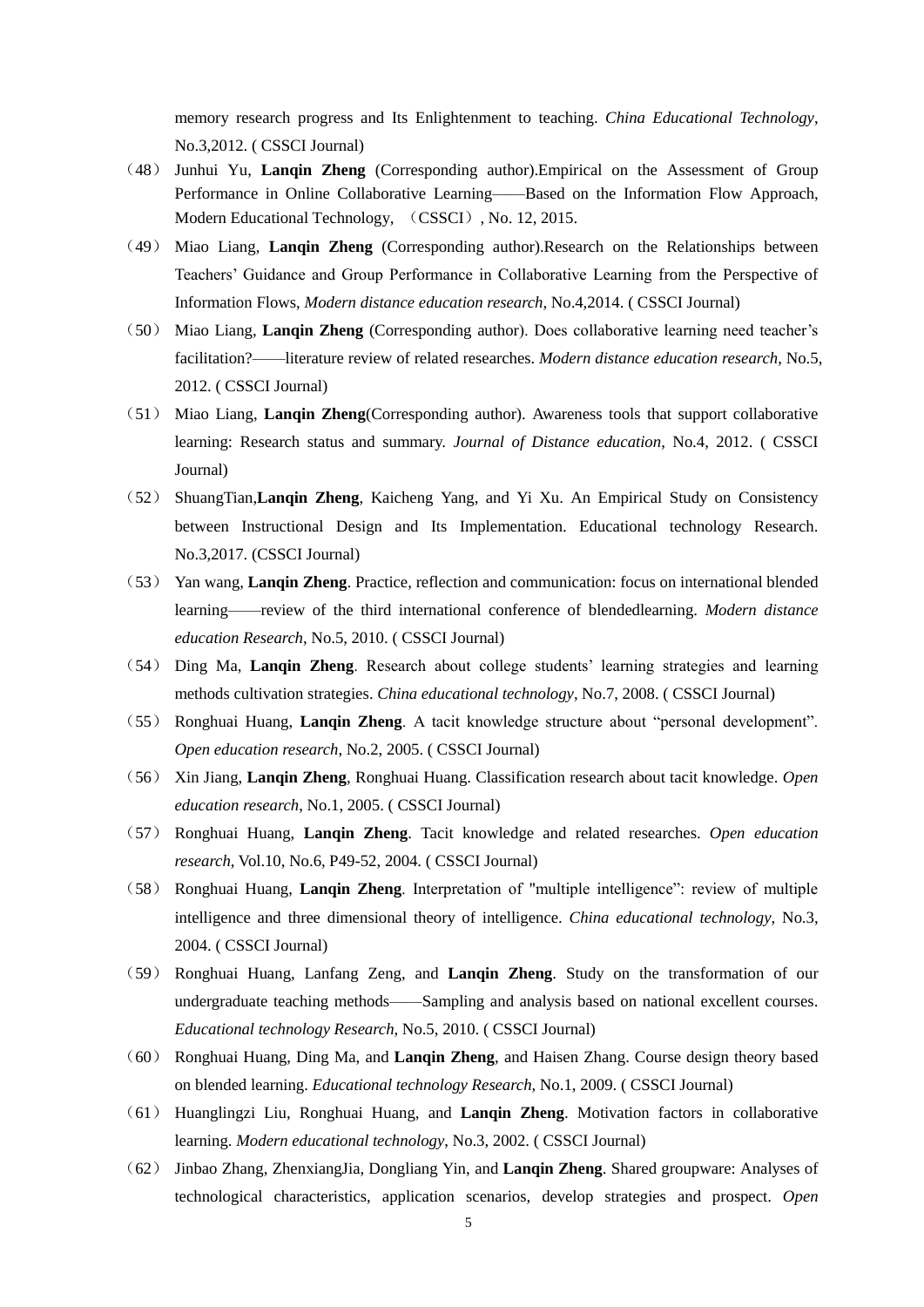*education research*, No.4, 2012. ( CSSCI Journal)

- (63) Huanglingzi Liu, Ronghuai Huang, Lingli Zhu, and **Lanqin Zheng**. An action analysis about blended learning. *Degrees and Graduate Education*, No.11, 2005. ( CSSCI Journal)
- (64) Xin Li, **Lanqin Zheng**. An Empirical Study on the Flipped Classroom with Peer Assessment. Conference Proceedings of the 21st Global Chinese Conference on Computers in Education 2017 (GCCCE 2017)
- (65) Lu Tian, Fengying Chen, and Langin Zheng. The Study on Designing and Evaluating "Exploring" the Secrets of the Lever Scales" Activities. Proceedings of the 21st Global Chinese Conference on Computers in Education 2017 (GCCCE 2017)

### **BOOKS**

- (1) Lanqin Zheng. The interaction analysis method of collaborative learning from the perspective of information flows. Posts & Telecom Press, 2015.12.
- (2) Ding Ma, Lanqin Zheng. The design and development of training course. China Railway Publishing House,2011.3.
- (3) Ronghuai Huang, Lanqin Zheng. Theory of tacit knowledge. Hunan Normal University Publishing House, 2007.4.

#### **RESEARCH GRANTS**

### **SELECTED RESEARCH PROJECTS**

- (1) The youth project for pedagogy of the National Social Science Fund of China in 2014 "The empirical study on the assessment and intervention of adaptive regulation for college students" (CCA140154), 2014.12-2017.12 (Principal Investigator: Lanqin ZHENG)
- (2) The 2014 Beijing youth project of the Twelfth Five-Year Plan for Educational Science "The empirical study on improving the self-regulated learning abilities in smart learning environment" (CJA14185), 2014.8-2017.8 (Principal Investigator: Lanqin ZHENG)
- (3) The scientific research fund project of Beijing normal university, 2014.10-2016.10 (Principal Investigator: Lanqin ZHENG)
- (4) The research on the innovative methods and learning resources, 2015.3-2015.12 (Principal Investigator: Lanqin ZHENG)
- (5) A case study on inquiry-based learning in four elementary school, 2015.9-2016.9 (Principal Investigator: Lanqin ZHENG)
- (6) The project of the cultivation base of NationalEngineering Center for Educational Technology in BeijingNormal University, 2014.9-2015.9 (Principal Investigator: Lanqin ZHENG)
- (7) The National Education Science "Twelfth Five-Year Plan" project of Ministry of education (ECA11033),2011.9-2014.9 (Principal Investigator: LanqinZHENG)
- (8) The mata-analysis of computer-supported collaborative learning methodologies (Funded by Beijing normal university), 2013.2-2013.12 (Principal Investigator: LanqinZHENG)
- (9) ―985‖ Scientific research fund project of Beijing normal university, 2013.2-2013.12 (Principal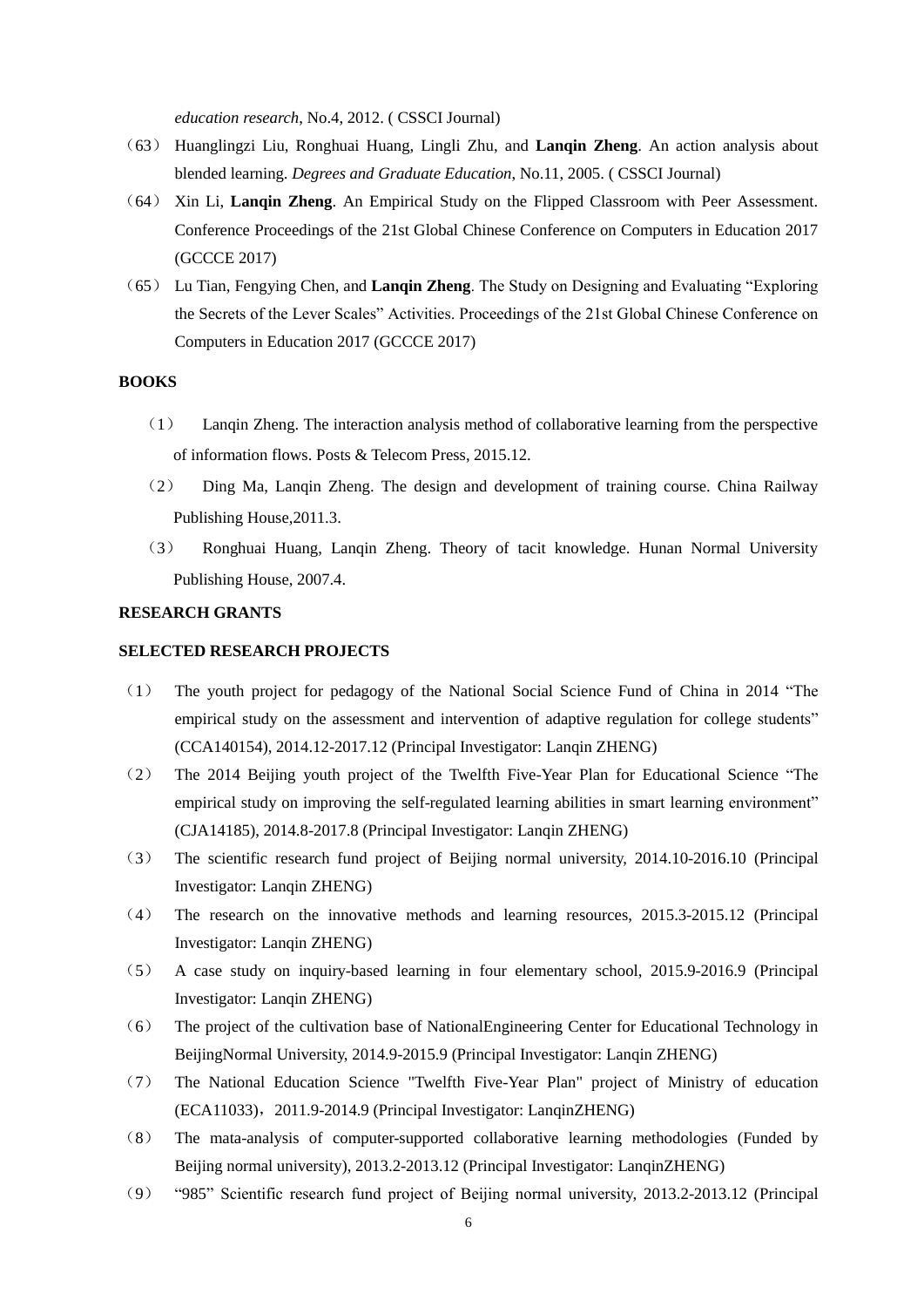Investigator: Lanqin ZHENG)

- (10) Scientific research fund project of Beijing normal university(doctor student),2011.1-2012.12 (Principal Investigator: LanqinZHENG)
- (11) Outstanding doctoral research foundation project of Beijing normal university,2011.1-2012.6 (Principal Investigator: LanqinZHENG)

## **TEACHING**

- ICT in Higher Education and Student Affairs (Teach in English)
- The Theory and Practice of Educational Media
- The Theoryof Science Communication
- Multimedia Technology and Webpage Making
- Basics of Computer Applications
- Core member of national excellent courses "Introduction of Educational Technology"
- Assistant of "Introduction of Educational Technology" for 9 years
- Core member of excellent teaching team "Employment-Oriented Educational Technology Courses"

### **ACADEMIC SERVICE**

### **Editorial board**

The editorial board of International Journal of Mobile Leaning and Organization (IJMLO)

### **Editorial Involvements**

The assistant editor of *Journal of Computers in Education*

### **Reviewers**

- 1. Reviewer of Computers & Education (SSCI Journal)
- 2. Reviewer of British Journal of Educational Technology (SSCI Journal)
- 3. Reviewer of The Internet and Higher Education (SSCI Journal)
- 4. Reviewer of Interactive Learning Environments(SSCIJournal)
- 5. Reviewer of Educational Technology & Society(SSCI Journal)
- 6. Reviewer of APER(SSCI Journal)
- 7. Reviewer of The International Review of Research in Open and Distance Learning(SSCI Journal)
- 8. Reviewer of Asia Pacific Education Researcher (SSCI Journal)
- 9. Reviewer of Smart Learning Environment (Springer Journal)
- 10. Reviewer of Journal of Computers in Education (Springer Journal)
- 11. Reviewer of International Workshop on Learning Analytics (IWLA 2013)
- 12. Reviewer of T4E 2013, T4E 2014, T4E 2015

### **[Program Committee Member](file:///C:\Users\lenovo\Downloads\ZLQpage\English\EAcademicService-program.html)**

1. International Scientific Committee Member of the 2014 International Conference on Smart Learning Environments Conference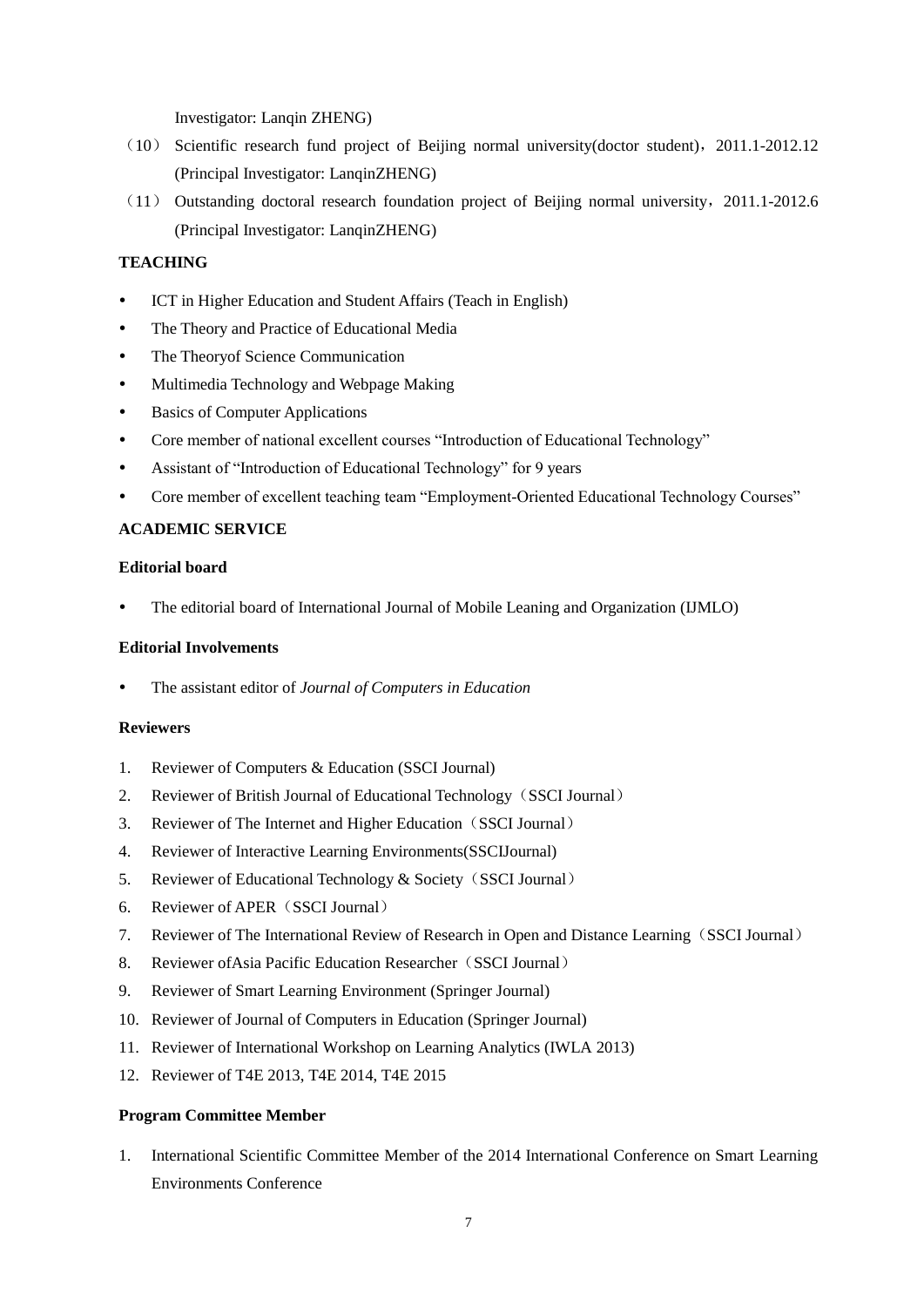- 2. International Scientific Committee Member of the 2015 International Conference on Smart Learning Environments Conference
- 3. Scientific Committee Member of International Workshop on Learning Analytics (IWLA 2013)
- 4. Program committee member of T4E 2013
- 5. Program committee member of T4E 2014
- 6. Program committee member of T4E 2015
- 7. Program committee member of T4E 2016
- 8. Program Committee of ICALT2013
- 9. Program Committee of ICALT2014
- 10. Program Committee of ICALT2015
- 11. Program committee of ICALT2016 (16th IEEEInternational Conference on Advancing Learning Technologies)
- 12. Program committee of ICALT 2017

### **Organization Committee Secretary**

- 1. Organization Committee Secretary of US-China Smart Education Conference (2016)
- 2. Finical Chair of ICALT2013
- 3. Tutor of Track 1(CSCL) in 2013 International summer school for educational technology
- 4. Organization Committee Secretary of TEL2011
- 5. Organization Committee Secretary of CSCL Post-Conference 2011 and summer school for doctor candidates
- 6. Organization Committee Secretary of ICHL2010
- 7. Organization Committee Secretary of ADMA2009
- 8. Organization Committee Secretary of WMUTE2008
- 9. Organization Committee Secretary of CATE2007
- 10. Organization Committee Secretary of ICCE2006
- 11. Organization Committee Secretary of GCCCE/NEIF2002

### **AWARDS**

- 1. The first award of Education and Teaching Achievement Award, Beijing Normal University, 2017
- 2. The second award of Education and Teaching Achievement Award, Beijing Normal University, 2017
- 3. The second award of Jingshiyingcai, Beijing Normal University, 2014
- 4. The excellent award of Multimedia Software Competition, Beijing Normal University, 2013
- 5. The second award of Education and Teaching Achievement Award, Beijing Normal University, 2012
- 6. The second award of Education and Teaching Achievement, Beijing Municipal Education Commission,2008
- 7. The excellent chair of Youth League secretary, Beijing Normal University, 2009
- 8. Advanced individual of the Beijing Olympic Games, 2008
- 9. Outstanding student work award, Beijing Normal University, 2008
- 10. The excellent summer social practice leading teachers, Beijing Normal University, 2007